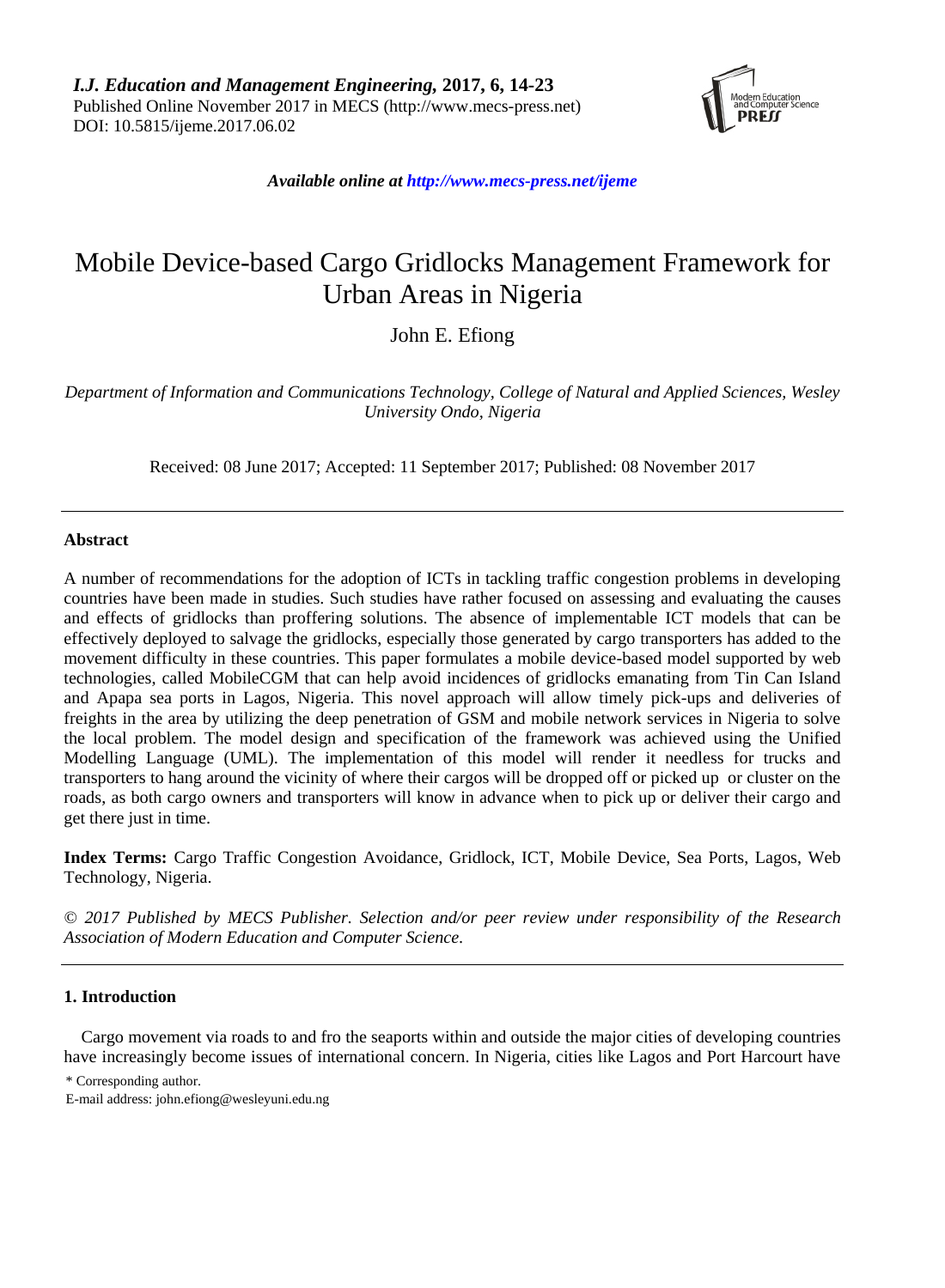witnessed the worst cases of gridlocks in recent times. A gridlock is a state of a complete standstill in movement where continuous queues of vehicles disable a road network. It is an extreme form of traffic congestion or jam. These gridlocks have socio-economic and health costs on the nation. They shrink the Gross Domestic Product (GDP) of the nation, resulting from man-hour losses on the roads, damages to perishable goods, damages on vehicles, waste of petroleum products with which the vehicles run, high possibility of accidents [2] and overall operational costs on the commuters, drivers and the vehicles, degradation of urban environment, inducement of incidences of robbery and loss of revenue to the various stakeholders.

Gridlocks have also affected the health of commuters with unavoidable emissions of air pollutants and noise pollution, road rage and aggressions with verbal altercations which in most cases lead to fight and violence, and possibly loss of lives. Gridlocks induce stress disorders such as headache, backache, migraine, hypertension and respiratory disorders. Traffic stress syndromes also include high heart rates, sweaty palms, nausea, dizziness, stomach erupts, etc. Many factors account for these [4], [5]: there are problems of poor road network systems, road institutional management weakness, concentration of special facilities and infrastructure in certain locations, for instance, ports, tank farms, factories, etc., high concentration of offices and trading centres along major roads, flash floods on some of the roads, indiscipline by road users, high population concentration in Lagos and deteriorating state of some roads.

The Lagos Metropolitan Area, often called the Lagos City is a densely populated area of the State and witnesses tremendous industrial and commercial activities rated above 60% in the country. Lagos has a population of above 16 million, and rated as the seventh fastest growing city in the world, and the second largest city in Africa [9]. All these indices account for the ever increasing urbanization and traffic congestions experienced daily on the streets of Lagos. To contribute substantially to the GDP of the Transportation sector of the State Government, Lagos has two viable and optimally operational seaports – the Tin Can Island (TCI) Port and the Lagos Port Complex, Apapa [8]. According to the Corporate and Strategic Planning Division of the NPA, as at the third quarter of 2016, the provisional figures of cargo traffic (excluding crude oil) of Apapa and TCI ports were quoted as 5,360,685 metric tons and 4,166,552 metric tons respectively for throughputs classified according to trade. The container traffic (in TEUs) showed 136,543 and 179,443 while the vehicle traffic (in units) showed 3 and 25,430 for Apapa and TCI respectively [8]. Each of these ports generates traffic higher than the four other ports in Nigeria including Rivers, Onne, Delta and Calabar combined. With the road being the major channel of transportation in Nigeria, it is clearly seen what volume of traffic would be generated, coupled with other industrial, corporate and private road users. It is only important therefore, that an intelliegent workaround be made to circumvent traffic gridlocks on our roads.

Mobile communication technology has been around in Nigeria for almost two decades now, having massive potential for more penetration. Over 65% of Nigerians now have access to basic-featured cell phones, while the sophisticated ones are gaining popularity [15]. The mobile services operations in the country have been made possible by four operators, including MTN, Globacom, Airtel and Etisalat with their 2G and 3G services, while 4G services are being offered by operators like Smile, Spectranet and Swift [6]. Nigeria is measured as having the largest mobile market in Africa, with about 150 million subscribers and a penetration rate of 107%. A projection made by [13] of the number of smartphone users in Nigeria from 2014 to 2019 (in millions) reveals that about 18 million Nigerians would have possession of smartphones in 2017, 20.5million in 2018 and 23.3million in 2019. With this rapid penetration and proliferation of mobile devices in Nigeria, it's time they become useful in solving the local problems of the country. Mobile services have the capacity to help drive developmental policies and sustainable growth processes as it is today in Nigeria if fully harnessed. The craze for apps and websites in recent times in the nation can be turned into a problem-solving gift, such as in gridlocks avoidance and/or resolution.

As stakeholders in the Nigerian economy, Cargo/freight handlers can utilize this technology in solving their immediate problem of products pickups and deliveries as scheduled without major hitches on the roads. These handlers include the Cargo Generating Organizations (CGOs), Cargo Receiving Organizations (CROs), Cargo Owners (COs), Haulagers/Transporters, Cargo Agents (CAs), etc. The CGOs are locations within the metropolis where trucks/trailers/tankers go to pick up cargos such as the ports, petroleum products tank farms,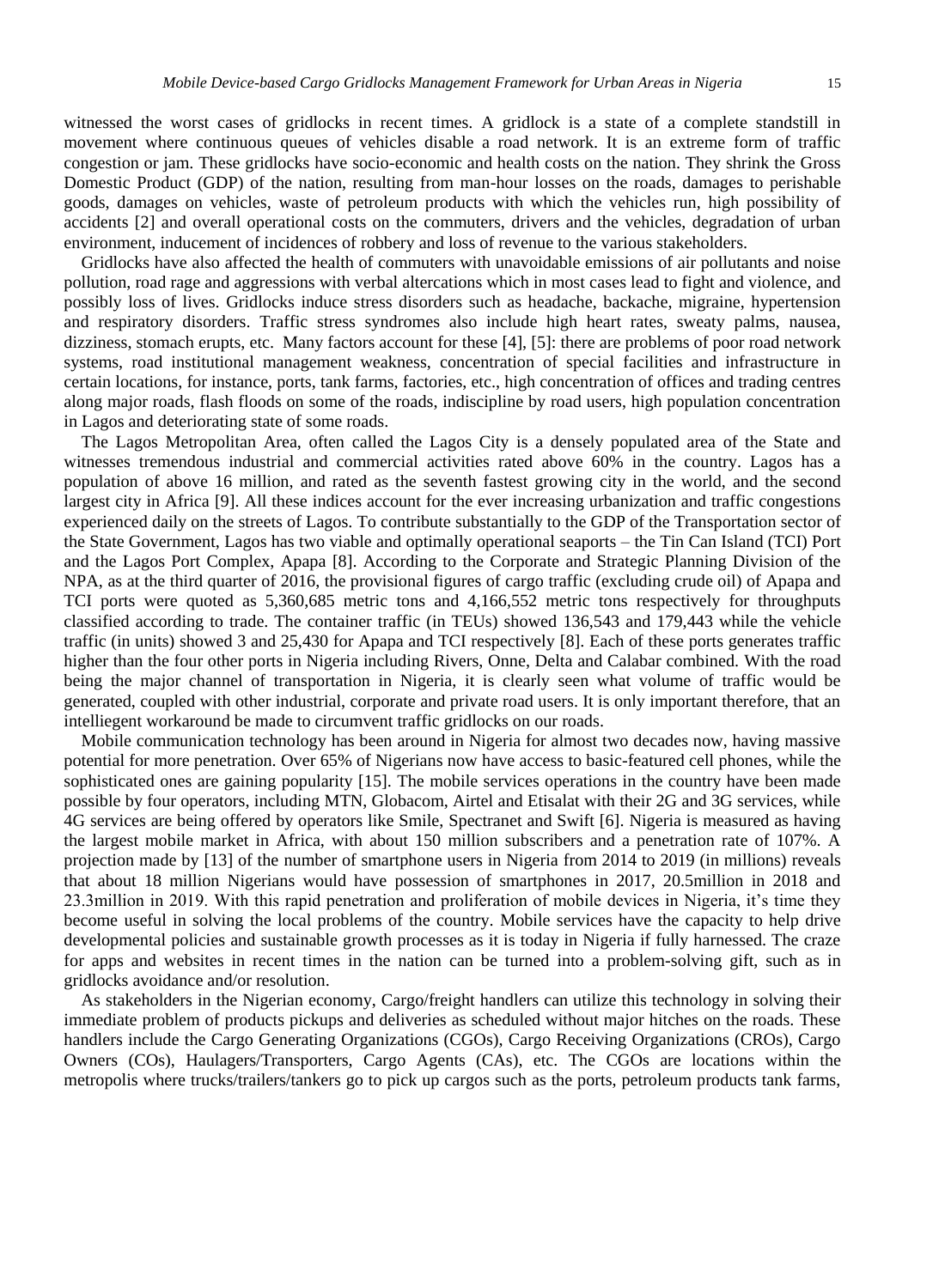industrial/manufacturing concerns, etc. They include those organizations in places under the superintendence of the Nigeria Ports Authority for pickups. These include the ports concessionaires, shipping companies, all occupiers of NPA premises with appreciable trucks traffic, etc. The CROs are places under the oversight of the NPA where cargos are delivered to within the metropolis and these include the ports, industrial/manufacturing concerns, etc. The COs are the owners of the consignments or cargos to be hauled or transported. They may also be represented by their agents (CAs) and the haulagers are the transporters of the cargos to be ferried across the metropolis. They may be called the trucks/trailers or tankers drivers. These stakeholders have access to mobile phones that can be used to address the hitches they face daily on the roads.

#### **2. Related Works**

In identifying traffic congestion as necessary evil for modern society, [5] evaluated the effects of road gridlock on freight movement in Lagos metropolis. By doing multiple regression analysis on data obtained through questionnaire, the study revealed that freights carriage delay on transit would result in longer travel times, underutilization of vehicles, reduced fuel efficiency, higher operation cost of fleet, reduction in market share and less reliable pick-ups and deliveries for transporters. As a traffic reduction strategy, the study by [5], just like [1] proposed an intelligent transportation system which would include the adoption of an integrated modern intelligence for traffic reporting through radio or mobile devices, with an inclusion of navigation systems, surveillance systems, etc. for direction and guidance information. Since these studies were explorative, they did not present any model rather than the suggested ways-out.

[4] examined the traffic management problems that would result from traffic congestion along Alaba International Market Road, Ojo, Lagos State. Using survey research technique through the administration of questionnaires, the study sampled the opinions of commuters, commercial vehicle operators and private car owners on the causative factors of traffic jam on the study area, which the study identified as encroachment of the market into the road, overloading of vehicles, the narrow nature of the road, reckless driving, incessant parking, unregulated loading and offloading of both passengers and goods along the road, etc. With these, the study recommended, among other things, the dualization of the road, availability of adequate bus stops, parks, etc. Notably, the study suggested a deployment of effective traffic management mechanism, which in the view of this paper could mean application of modern technological gadgets for traffic monitoring and control. Since the focus of the study was on an assessment rather than proffering an IT solution, it did not address any key IT technique that can be deployed. Earlier, [12] had explored similar options, which he described as cars-restraint measures, and prompted the enforcement of fines on traffic offenders which he stressed should be high enough to deter others. Reference [12]'s work went further to present the benefits of an electronic-based working framework for traffic control without uniquely identifying what technology such a framework could rest upon.

A similar assessment study was undertaken by [11] which focused on traffic congestion problems in central business district (CBD) of Ikeja, Lagos Metropolis. The study examined the challenges of traffic congestion and management problems within the study area by obtaining data through questionnaire administration and quota sampling method and made recommendations. In the same vein, [10] carried out an evaluation of traffic congestion situation in Lagos. He underlined that Road traffic congestion has remained a global occurrence that has in diverse ways retarded the economic growth of developing cities of the world with massive population, like Lagos - the commercial hub of Nigeria. The study pointed out the efforts of the government of the State toward ameliorating the traffic situation, by introducing the novel Bus Rapid Transit (BRT) with its dedicatedlane. Other developments in this regard has been rapid expansion of roads network, improvement on drainage systems to allow free flow of traffic during rainy periods, introduction of traffic lights, constitution and equipping of traffic management agencies, such as the Lagos State Traffic Management Authority (LASTMA), Metropolitan Area Transport Authority (LAMATA) and consequent deployment of trained traffic personnel, etc. [3]. The study further explored the causative factors of gridlocks like the work of [14] and advocated for integration ICTs such as Automated Traffic Monitoring and Real Time Road Users' Traffic Situation Reports Systems to effectively manage the major roads. The technologies behind these systems and their workability in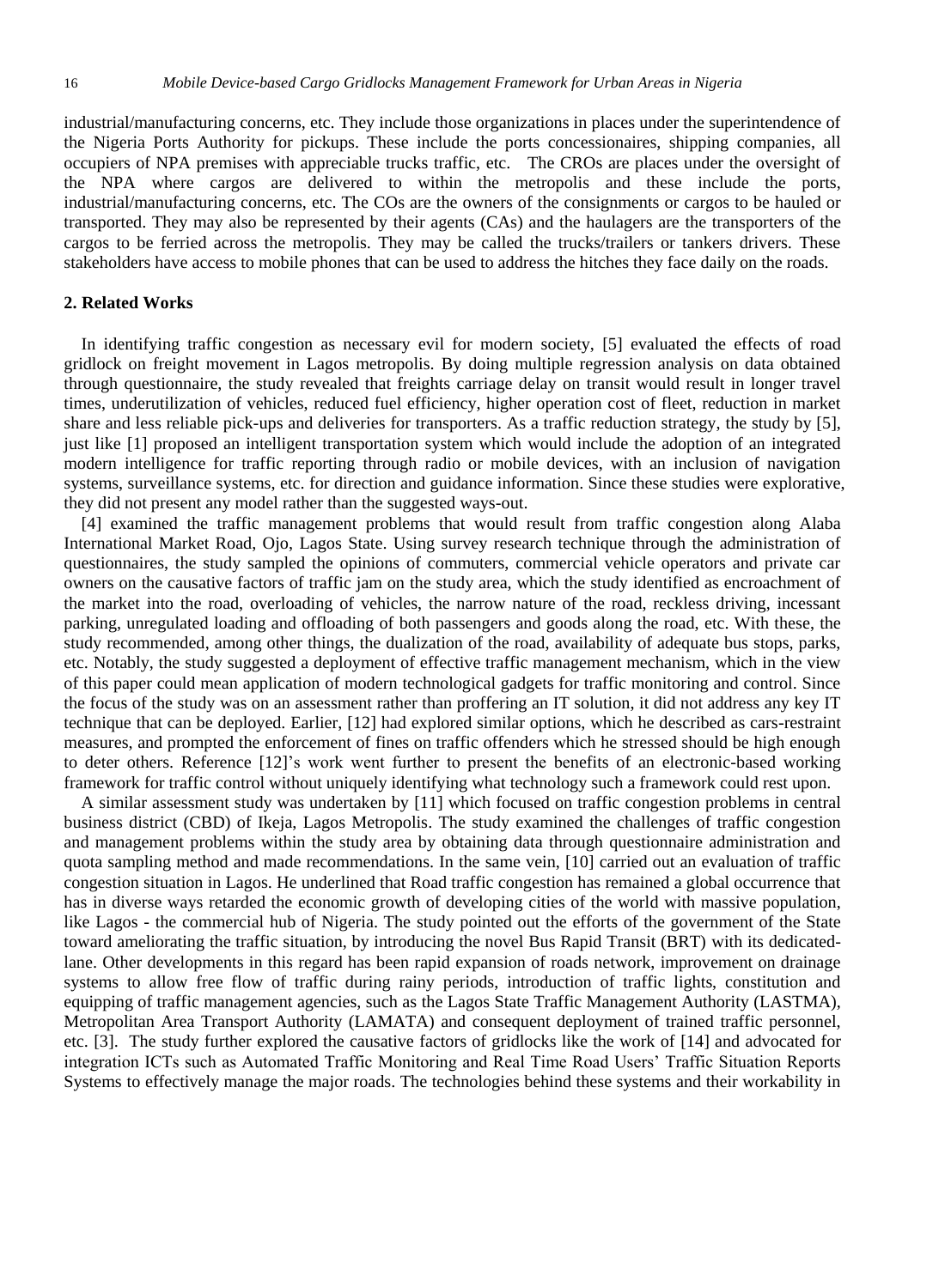Lagos State were not described in the study, except their being recommended. More so, the study focused on the overall management of the transportation sector of the State and other intercity movements along major Nigerian roads, namely, Lagos-Ibadan Expressway, Abuja-Lokoja Expressway, etc. with no emphasis on gridlock incidences caused by heavy duty transporters, and freights carriers. As a way of solving traffic problems in urban areas by utilizing digital technologies, [16] proposed a novel vehicle classification model for urban traffic surveillance using the deep neural network model. The system could be used for the tracking vehicles and classifying vehicular objects. The aim of the study was on modelling vehicular traffic without necessarily providing avoidance mechanisms in congested scenarios. Similar studies were carried out by [17], [18], [19], [20] and [21].

A recent work so far reviewed on traffic congestion with direct connection with mobile device deployment was carried out by [7]. The study proposed a framework that would utilize GSM, along with Global Positioning System (GPS) for traffic congestion detection. The aim of the integrated technique was to detect the status of the roads and furnish road users with such information to enable them ply alternative routes to their destinations. [22] proposed similar approach by implementing a mobile phone based road information management system which integrated three modules for data collection, storage and information dissemination. According to the study, the modules worked together to enable real-time traffic control using mobile phones facilities. [25] however, believed bad road conditions, including potholes, bumbs, etc. were possible causes of traffic jams, accidents and vehicle damages in urban areas, and therefore proposed a road monitoring system that could report these conditions to appropriate agencies of government for immediate possible response. The participatory sensory system proposed relied upon raspberry pi to detect road situations based on measurements from Inertial Management Unit (IMU) and GPS. The system also ran on android-based platform supported by message queuing telemetry transport protocol.

This research extends their studies by formulating congestion avoidance framework that addresses the gridlock problems headlong based on GSM use and web technology. Previous studies that focused on the adoption of mobile phones technology for improving the livelihood of humanity were carried out by [23] and [24] as cited by [22].

#### **3. Proposed Experimental Design**

The proposed model, to be called Mobile Device-based Cargo Gridlocks Management Framework (MobileCGM) is a mobile platform-based model, supported by robust database web technology. The Unified Modeling Language (UML) was used for the design and specification of the model. There are eight major players in the model as seen in Fig. 1, namely: the Telco, CGO/CRO, CO/CA, Haulager, Waiting Bay, web portal, Web Server and Traffic agency, described as follows:

- i. Telco => Telecommunication (mobile network) service provider that a stakeholder subscribes to.
- ii. CGO/CRO => Cargo Generating/Receiving Organization
- iii. CO/CA => Cargo Owner/Cargo Owner's Agent
- iv. Haulager => Transporter of the Cargo, i.e Truck/Truck Driver
- v. Waiting Bay => Temporary waiting location for Trucks pending pickup/delivery time as scheduled
- vi. Web Portal => Online user-friendly interface for registration, booking, etc.
- vii. Web Server => Cloud-based storage
- viii. Traffic Agency => Authorized traffic Agency of Government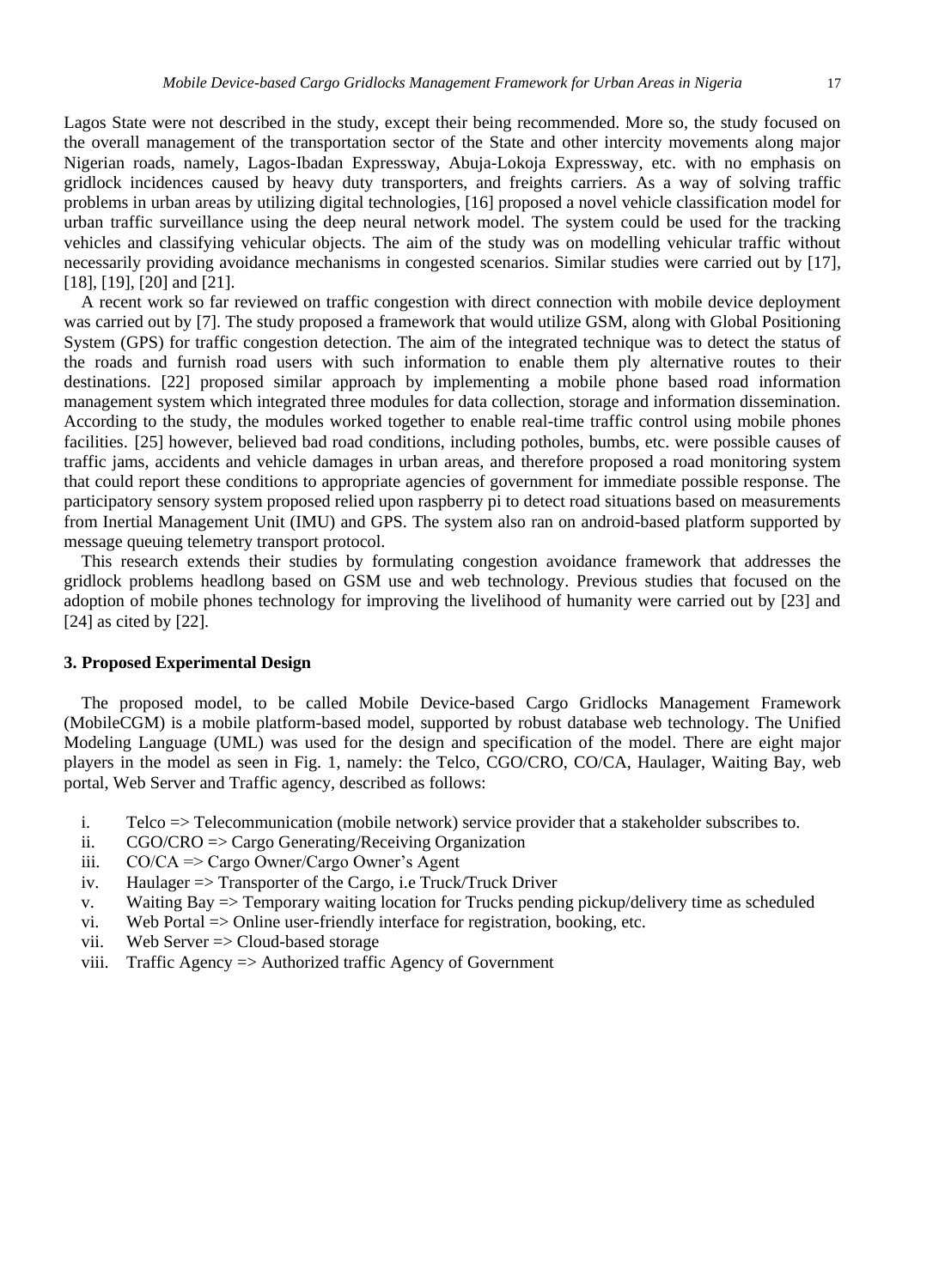

Fig.1. MobileCGM Block Diagram

- **Step 1:** The CRO/CGO consummates relationship with the CO who owns Cargo to be picked up from the CGO or dropped with the CRO. This relationship may be offline or via mobile devices (SMS, calls, chats, pings, skype, etc) and the expected fee paid.
- **Step 2:** The CRO/CGO signs up on the web portal with required details (Company's name, location, phone no, email, username, password, etc). A very important aspect of the signup process is that the CRO/CGO must specify the maximum number of Cargos (shipments) to be picked-up/delivered daily. This information is vital for scheduling and preparing movement rosters. These records are stored in the web server. On successful registration on the portal, server issues a unique personal identifier – Booking Number (BN) to the CRO/CGO via the phone number supplied.
- **Step 3:** The CRO/CGO logs into the portal with the username and password to upload details of the CO/CA and Haulager (mobile phone numbers are a key requirement in this process) based on their agreement in *step 1*. The flowchart of the first three steps is shown in Fig. 2. As illustrated in the flowchart, the CRO/CGO must register successfully with the system via the web portal, after which they can proceed to signing up the CO/CA following the consummation of relationship and payment of agreed royalty.
- **Step 4:** The server assigns a unique Cargo Identification Number (CIN) to CO/CA/Haulager's phone numbers registered by the CRO/CGO through the Telco.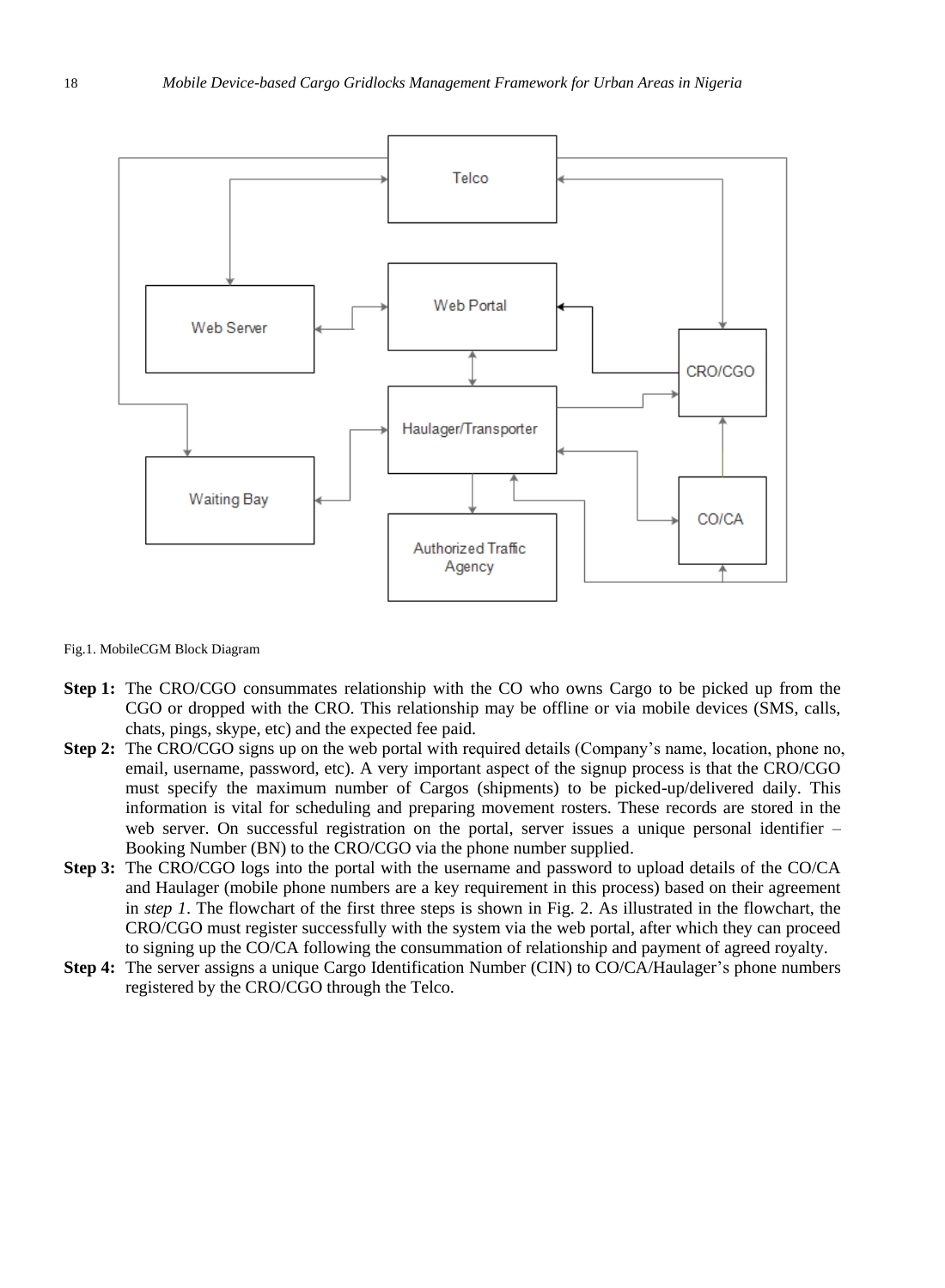

Fig.2. Flowchart of CRO/CGO Subsystem

- **Step 5:** The CO/CA/Haulager sends customized SMS with the CIN to a dedicated Short Code released by Telco, requesting pick-up/delivery. See Fig. 3. The Telco forwards this SMS to the web server to match the availability of freights at the CRO/CGO based on schedules. On confirmation, a link is generated from the server for a printable Cargo Movement Permit (CMP) and sent to CO/CA/Haulager via the Short code. Where the CRO/CGO has reached the maximum schedule for the day, the CO/CA/Haulager is informed via the same Short code.
- **Step 6:** Where there are delays, disruptions or cancellation of bookings at the CRO/CGO, messages are dispatched from the server via the Telco/Short code to the CO/CA/Haulager and Waiting Bay as seen in Figs. 4 and 5. The Haulager is directed to the Waiting Bay while the issues are sorted out. This way, no Haulager is found on the roads or clustering around the CRO/CGO until it is their time to pick-up or drop cargo.
- **Step 7:** An Agency of Government is expected to be empowered with requisite authority to check every Haulager on the roads with the CMP. It is the CMP that authenticates if the Haulager is on schedule or otherwise. Necessary legal actions are expected to be followed on defaulters.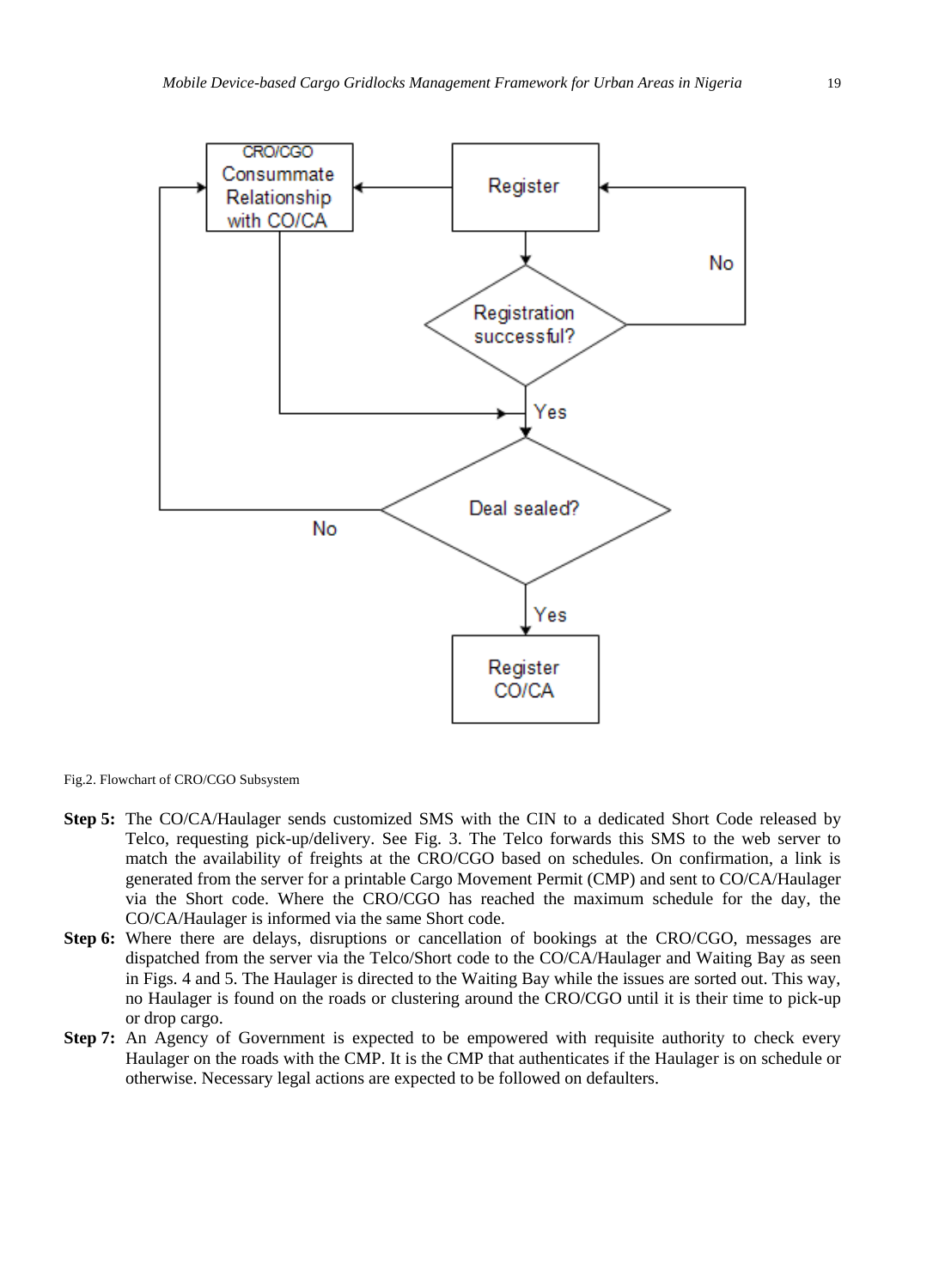

Fig.3. Flowchart of CO/CA Subsystem



Fig.4. Flowchart of Haulager Subsystem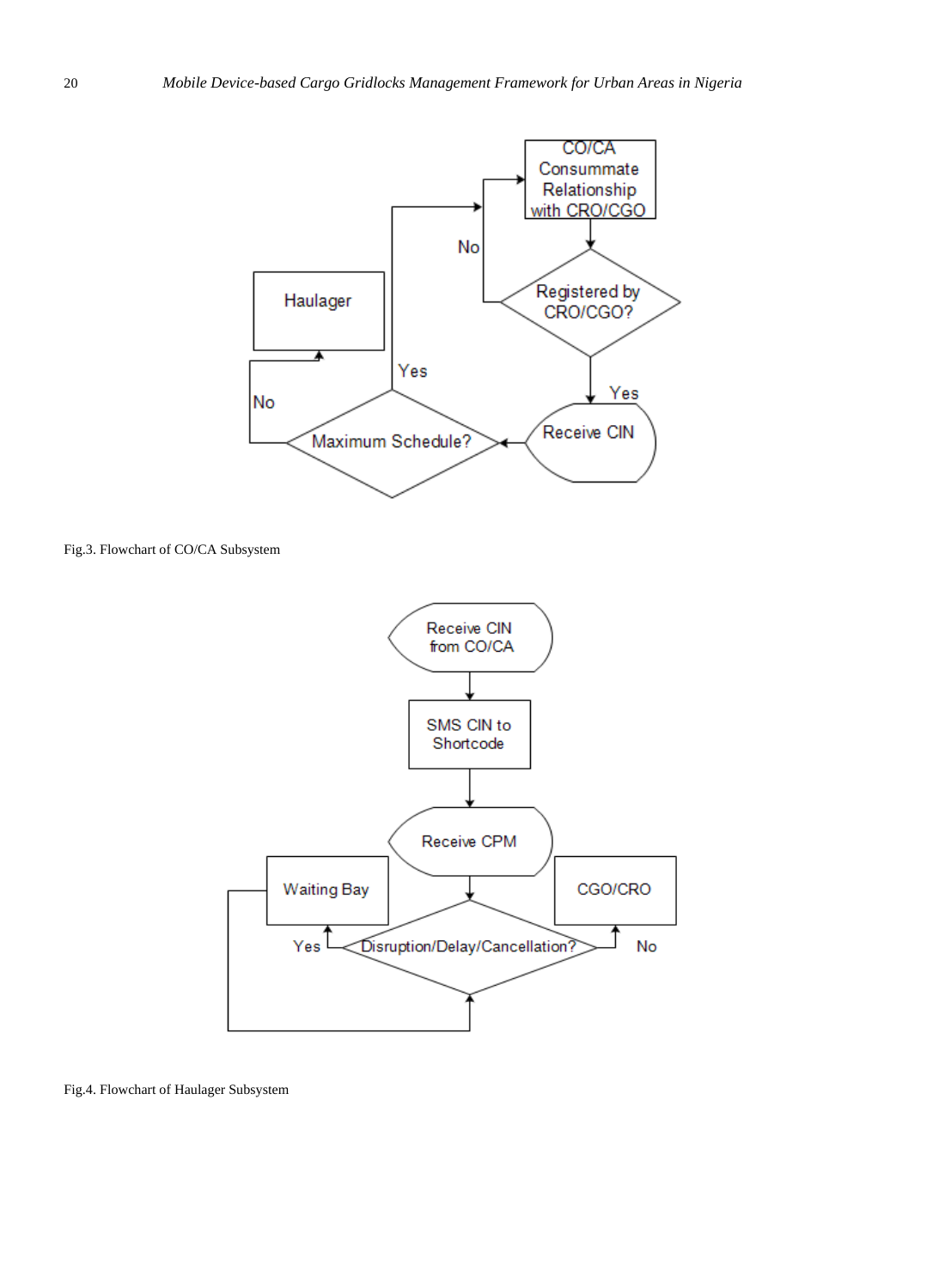

Fig.5. Flowchart of Telco/Mobile Subsystem

#### **4. Discussion**

The MobileCGM is a traffic congestion avoidance system. The result of such a framework will be a multisectoral fleet management system designed to address the challenges of traffic gridlocks occasioned by the activities generated by operators (seaport terminal operators, petroleum products depot owners, port land licensees, trailer/truck drivers carrying freights, etc) working in and around the ports. The MobileCGM would seamlessly interface with cargo loading rosters/schedules of identified cargo generating/receiving organizations (CGOs/CROs) taking into consideration their dynamics and daily terminal capacities by allowing a convergence of rosters onto a single platform, thereby eliminating build up of vehicle clusters in and around the ports. The system is expected to have a user-friendly, scalable and interactive web portal that provides a platform for monitoring and tracking of cargo loading and/or delivery activities. The principles of building human-computer interactive systems are to be employed in developing the system, such that non-technically savvy stakeholders can effectively interact and use the system. Such ergonomics will eliminate complexities or rather hide them for optimal operation by call categories of users.

With the MobileCGM in place, it will become needless for trucks to hang around the vicinity of where their cargo will be dropped off or picked up as both cargos owner and transporters will know in advance when to pick up or deliver their cargo and get there just in time. The goal is to avoid incidences of gridlocks. By allowing only Haulagers on schedules, authorized by the Cargo Movement Permit (CPM) and identified by an Agency of Government, the roads will be freer. This way, the occurrences of heavy traffic congestions by moving cargos to and from ports and other NPA authorized locations will be avoided. This avoidance mechanism will solve the local traffic problem associated with freights movements in the area under the study.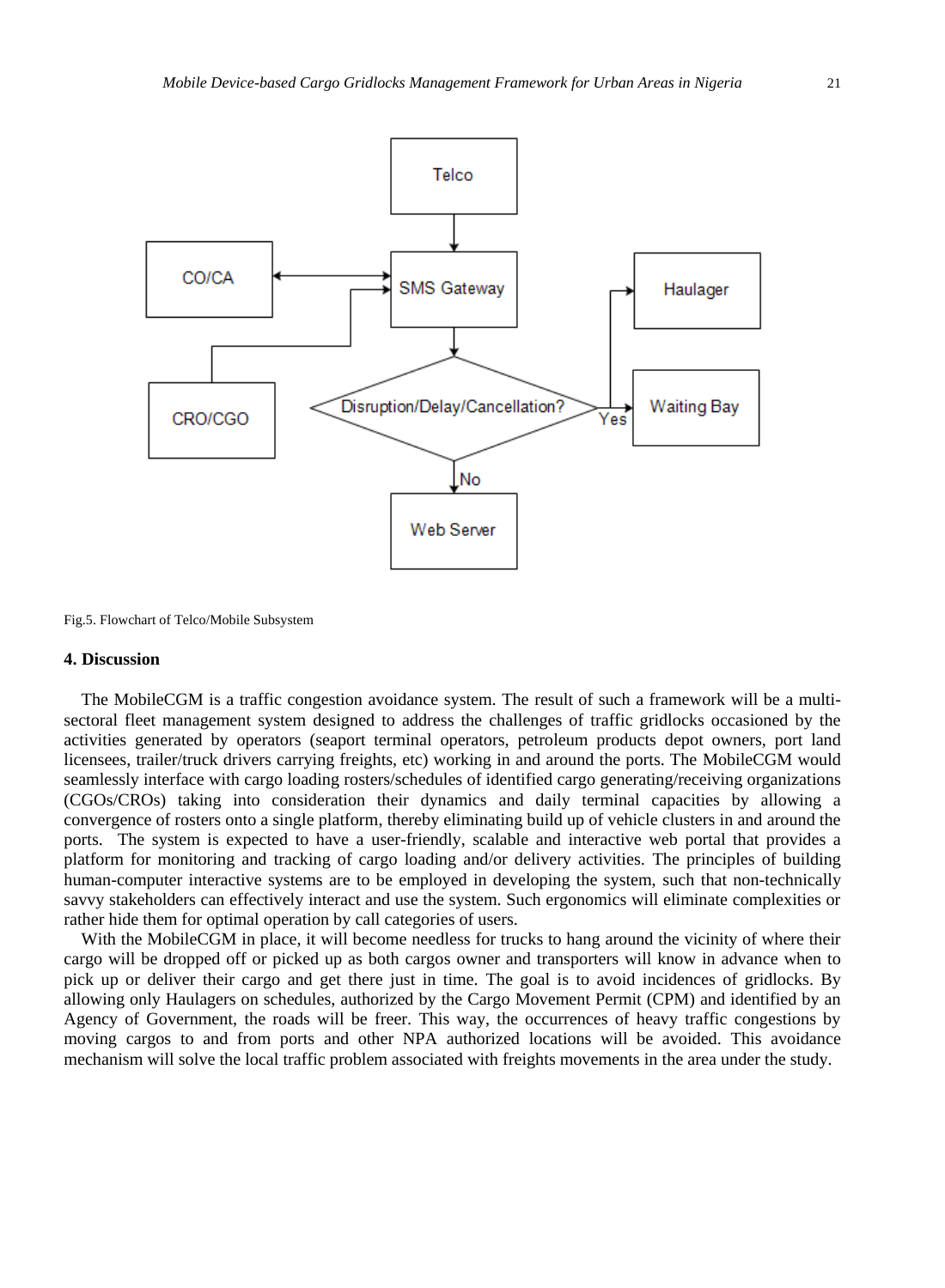# **5. Conclusion**

The MobileCGM executes through the four subsystems discussed in seven steps, including the Haulager Subsystem, CO/CA Subsystem, CRO/CGO Subsystem and the Telco/Mobile Subsystem. The mobile platform uses two major objects – the phone numbers of the stakeholders and a dedicated short code for interaction with the system through dialling a USSD or sending SMS to the short code. These services are provided by mobile network providers – MTN, Globacom, Airtel and Etisalat. A simple cell phone with dialling and messaging facilities can be used to interact with the system and achieve same results as smart phones, except in downloading a printable cargo pick-up/delivery permit. This arrangement would avoid traffic congestions emanating from ports activities and allow free-flow of traffic in Lagos.

#### **References**

- [1] Aderamo, A. J. "Urban Transportation Problems and Challenges in Nigeria: A Planner's View". *Prime Research on Education* (PRE), 2012, 2(3): 198-203, Available at www.primejournal.org/PRE.
- [2] Agbonkhese, O; Yisa, G. L; Agbonkhese, E.G; Akanbi, D.O.; Aka, E.O and Mondigha, E. B. **"**Road Traffic Accidents in Nigeria: Causes and Preventive Measures"**.** *Civil and Environmental Research*, 2013, 3(13):90-100.
- [3] Aworemi, J. R., Abdul-Azeez, A. J. Oyedokun and J. O. Adewoye. "A Study of the Causes, Effects and Ameliorative Measures of Road Traffic Congestion in Lagos Metropolis". *European Journal of Social Sciences,* 2009, 11(1).
- [4] Eniola, O. J., Ikpechukwu, N., Akinsulire, E. S. and Enosko, O. "Traffic Management Problems in Lagos: A Focus on Alaba International Market Road, Ojo, Lagos State Nigeria". *Journal of Economics and Sustainable Development*, 4 2013, (4):144-154.
- [5] Fadare, S. O. and Ayantoyinbo, B. B. "A Study of the Effects of Road Traffic Congestion on Freight Movement in Lagos Metropolis", *European Journal of Social Sciences,* 2010, 16(3):429-437.
- [6] GSMA Digital Inclusion. Digital Inclusion and the Role of Mobile in Nigeria. Retrieved from [www.gsma.com/digitalinclusion,](http://www.gsma.com/digitalinclusion) 2015. Accessed 24/04/2017.
- [7] Idachaba, F. E. and Ibhaze, A. E. "GSM/GPS Assisted Road and Traffic Congestion Detection System". *International Journal of Applied Engineering Research*, 2016, 11(24): 11610-11613. Research India Publications. Retrieved from [http://www.ripublication.com.](http://www.ripublication.com/) Accessed 24/04/2017
- [8] Nigerian Ports Authority (2017). *Nigerian Ports Authority Statistics*. Retrieved from <http://www.nigerianports.org/defaultLagosPort.aspx?Pid=274>**.** Accessed 24/04/2017.
- [9] Nwagwu, I. and Oni, T. (2015). "Lagos and Its Potentials for Economic Growth. Heinrich-Böll-Stiftung". Retrieved from https://ng.boell.org/2015/07/02/lagos-and-its-potentials-economic-growth. Accessed 24/04/2017.
- [10] Olagunju, K. "Evaluating Traffic Congestion in Developing Countries A Case Study of Nigeria". A Paper Presented at the 2015 Chartered Institute of Logistics and Transport (CILT), Africa Forum, Mount Meru Hotel Arusha, Tanzania, 4<sup>th</sup> March, 2015.
- [11] Olayiwola, K. O., A. M. Olaseni and O. Fashina. "Traffic Congestion Problems in Central Business District (CBD), Ikeja, Lagos Metropolis, Nigeria"*. Research on Humanities and Social Sciences,* 4(1):23-32.
- [12] Oni, O. A. G. "Tackling Road Traffic Congestion in a Developing Country A Contemporary Approach". *Journal of Applied Sciences Research,* 2010, 6(5): 529-542.
- [13] Statista. (2014). *Number of smartphone users in Nigeria from 2014 to 2019* (in millions). Retrieved from [https://www.statista.com/statistics/467187/forecast-of-smartphone-users-in-nigeria/.](https://www.statista.com/statistics/467187/forecast-of-smartphone-users-in-nigeria/) Accessed 24/04/2017.